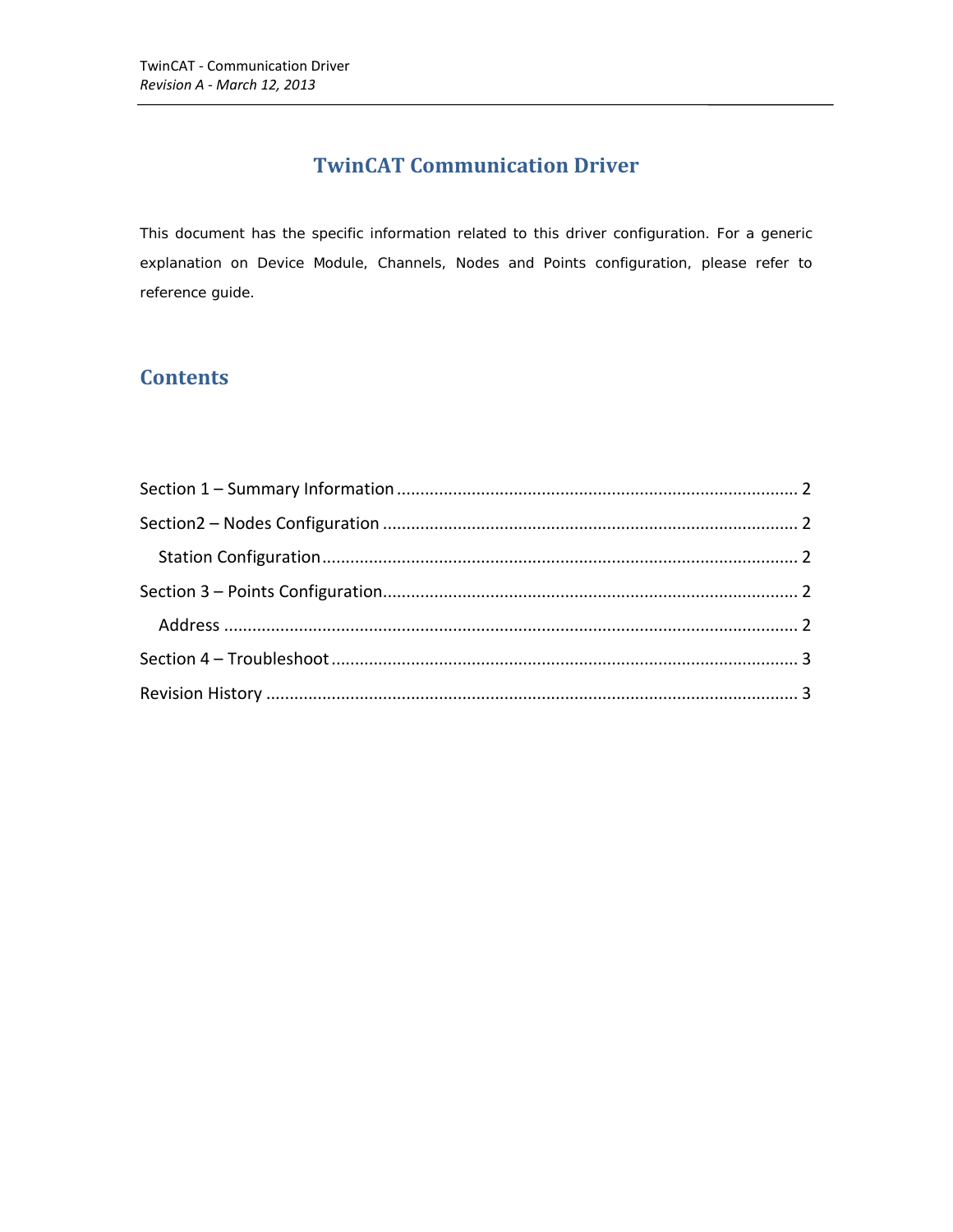### <span id="page-1-0"></span>**Section 1 – Summary Information**

**Communication Driver Name**: TwinCAT **Implementation DLL**: T.ProtocolDriver. TwinCAT.dll **Protocol**: ADS **Interface**: TCPIP **PLC types supported:** Beckhoff TwinCAT PLC/IO and compatibles

**Manufacturer:** Beckhoff

<span id="page-1-1"></span>**PC Hardware requirements**: Ethernet board

## **Section2 – Nodes Configuration**

### <span id="page-1-2"></span>**Station Configuration**

**Stations syntax:** < AmsNetID > ; < AmsSrvPort >

Where :

< AmsNetID > = AmsNet ID of the PLC

< AmsSrvPort > = Port number used for communication.

<span id="page-1-3"></span>E.g.: 192.168.1.1.1.1; 801

## **Section 3 – Points Configuration**

#### <span id="page-1-4"></span>**Address**

The syntax for the TwinCAT communication points are:

• *<DeviceTagName>*

*<DeviceTagName>:* Tag Name in PLC.

E.g.: .TAGNAME